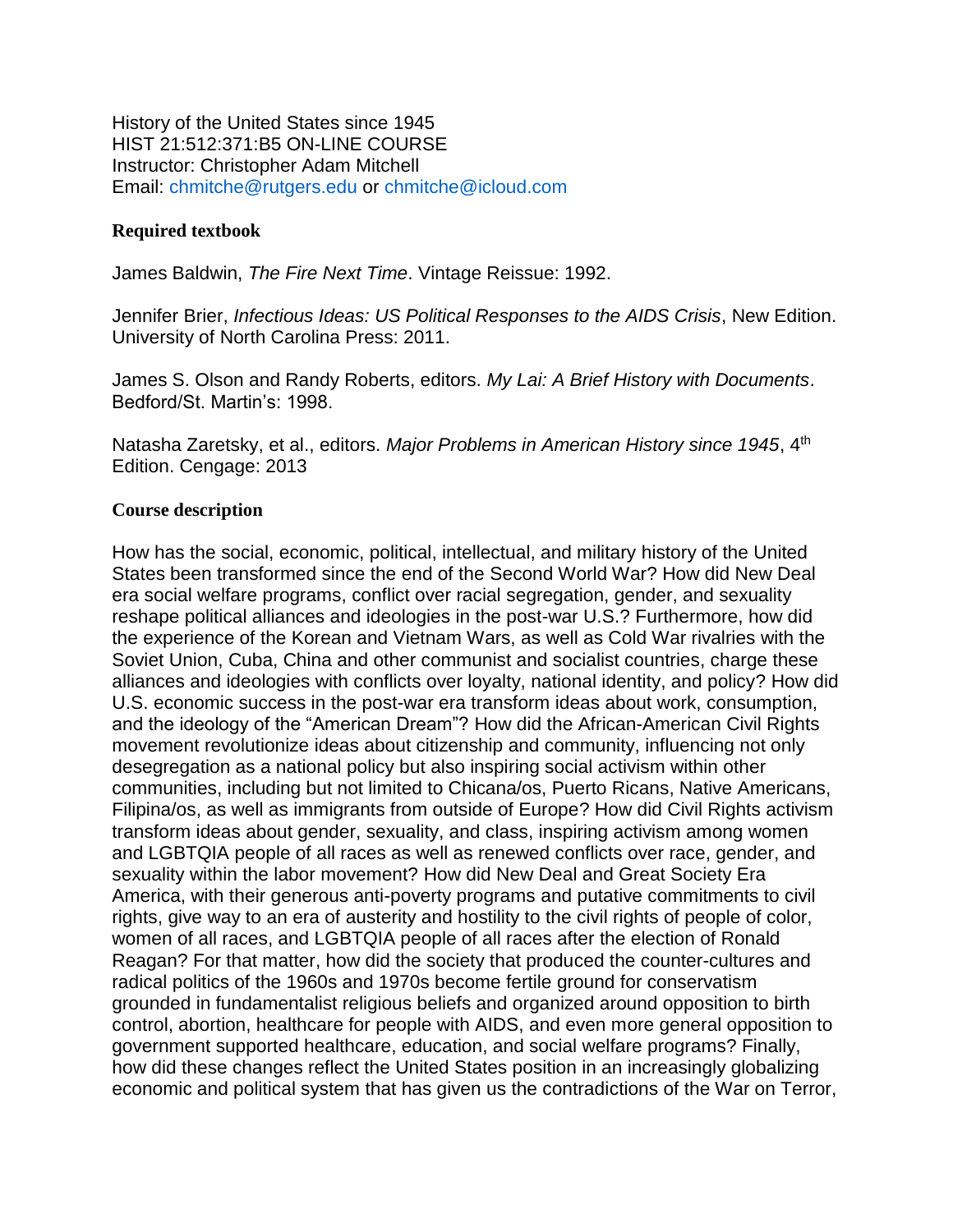the outwardly conciliatory presidency of Barack Obama, and the return to authoritarianism and nationalist xenophobia under the current administration?

In this course, we will take up these questions and their broader implications through close analysis of both classic and recent scholarship by professional historians, attending to their analyses and use of primary source evidence. We will also spend time with some of the key texts and artifacts that comprise the archive of this era, weighing key pieces of evidence against the scholarly and popular arguments about this contested period of U.S. and world history. The most important task of this course is to carefully critically engage the historical interpretations presented to you through readings and podcasts.

# **Learning objectives**

Students will learn to define and discuss critical issues from this historical field through a combination of podcasts, student-facilitated class discussion forums, short writing assignments, a mid-term examination, and a comprehensive final examination. Students will learn to identify and interpret primary source evidence, summarize and analyze the arguments and supporting points of secondary assessments by historians, and synthesize these basic elements in class discussion and historiographical writing. Through an analysis of primary sources and evaluation of historical writing, scholarship, and representation, we will explore some of the basic concepts in the history and historiography of the United States since 1945:

- Meanings of liberalism, conservatism, and communism in the context of American political ideology
- The centrality of race, class, gender, and sexuality to Americans' perceptions of citizenship and difference since World War II
- The ways in which the post-World War II economy transformed patterns of work and consumption
- Foreign policy, war, and military conflict framed by the Cold War, experiences of frustration and "failure" in Korea and Vietnam, and the escalation of War on Terror policies both domestically and internationally
- The impact of the AIDS pandemic

# **Disability accommodations**

Rutgers University welcomes students with disabilities into all of the University's educational programs. In order to receive consideration for reasonable accommodations, a student with a disability must contact the appropriate disability services office at the campus where you are officially enrolled, participate in an intake interview, and provide

documentation: [https://ods.rutgers.edu/students/documentation-guidelines.](https://ods.rutgers.edu/students/documentation-guidelines)

If the documentation supports your request for reasonable accommodations, your campus' disability services office will provide you with a Letter of Accommodations. Please share this letter with your instructors and discuss the accommodations with them as early in your courses as possible.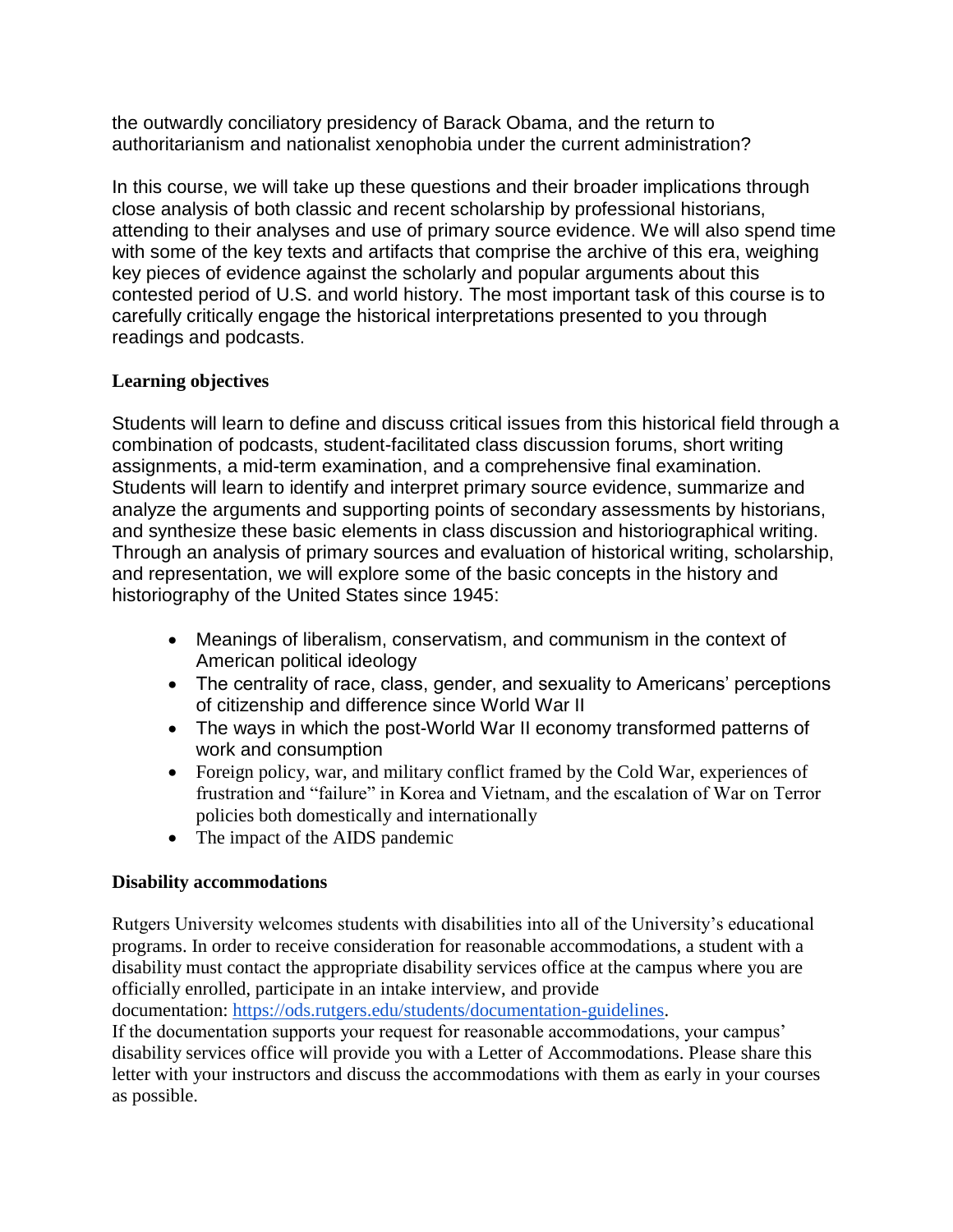To begin this process, please complete the Registration form on the ODS web site at: [https://ods.rutgers.edu/students/registration-form.](https://ods.rutgers.edu/students/registration-form) For more information please contact the Office of Disability Services in the Paul Robeson Campus Center, in suite 219, by phone at 973- 353-5375 or by email at [odsnewark@newark.rutgers.edu.](mailto:odsnewark@newark.rutgers.edu)

Before you continue reading this syllabus, please understand the following:

- 1. **This syllabus is akin to a contract between student and instructor, and you need to read it carefully in order to understand the expectations of each role.** The student is responsible for attending to the coursework and maintaining the reading and assignment schedule listed in the syllabus, while the instructor is tasked with insuring that the class keeps up with the reading and assignments schedule. The instructor is responsible for providing assignments, podcasts, and supplementary materials with clear instructions, guidelines, and goals. If necessary, the instructor must also upload readings to Blackboard in a timely manner. Students must download, borrow, purchase or otherwise obtain all required readings listed on the syllabus. Additionally, students are responsible for following all written directions on prompts for assignments and supplementary materials. Students are also responsible for reviewing rubrics used to evaluate assignments. If the syllabus needs to be altered for any reason, the instructor will inform you specifically in writing. Otherwise, it is your responsibility to read the syllabus and stay on top of the calendar of readings and assignments.
- 2. **Make sure that you understand and participate in the digital components of class, especially Blackboard, especially if this is an on-line course.** Check your email on a regular basis so that announcements and messages from the instructor reach you in a timely manner. If you need to communicate with the instructor via email, please make sure that you state your full name, the class in which you are enrolled, and whatever question or issue you need the instructor to address. If you have a problem that cannot be addressed over email, then you need to come into the instructor's office hours.
- 3. **Please email me if you have questions about assignments, including requests to look over rough drafts and attempts to complete the coursework. However, do not email me coursework for this class and expect it to be accepted and evaluated as an official submission. All work must be posted to Blackboard. Your email will be deleted and you will not earn credit for that assignment.** Included in your coursework are quizzes, shorter assignments, papers, journals, and/or take-home exams, all of which must be submitted through Blackboard. Again, students will not earn credit if they email assignments or submit them in any way other than the instructions require. *Again, you may email me if you have questions about any assignment, but please do not expect to be graded for submissions sent to my inbox.*
- 4. **Unless directed by the instructor or the assignments, please do not use sources not listed on the syllabus or from outside of podcast material and podcast notes.** If you are required to do research, assignments will give you specific directives and the instructor will go over standard research methods**. If this is not a class with a**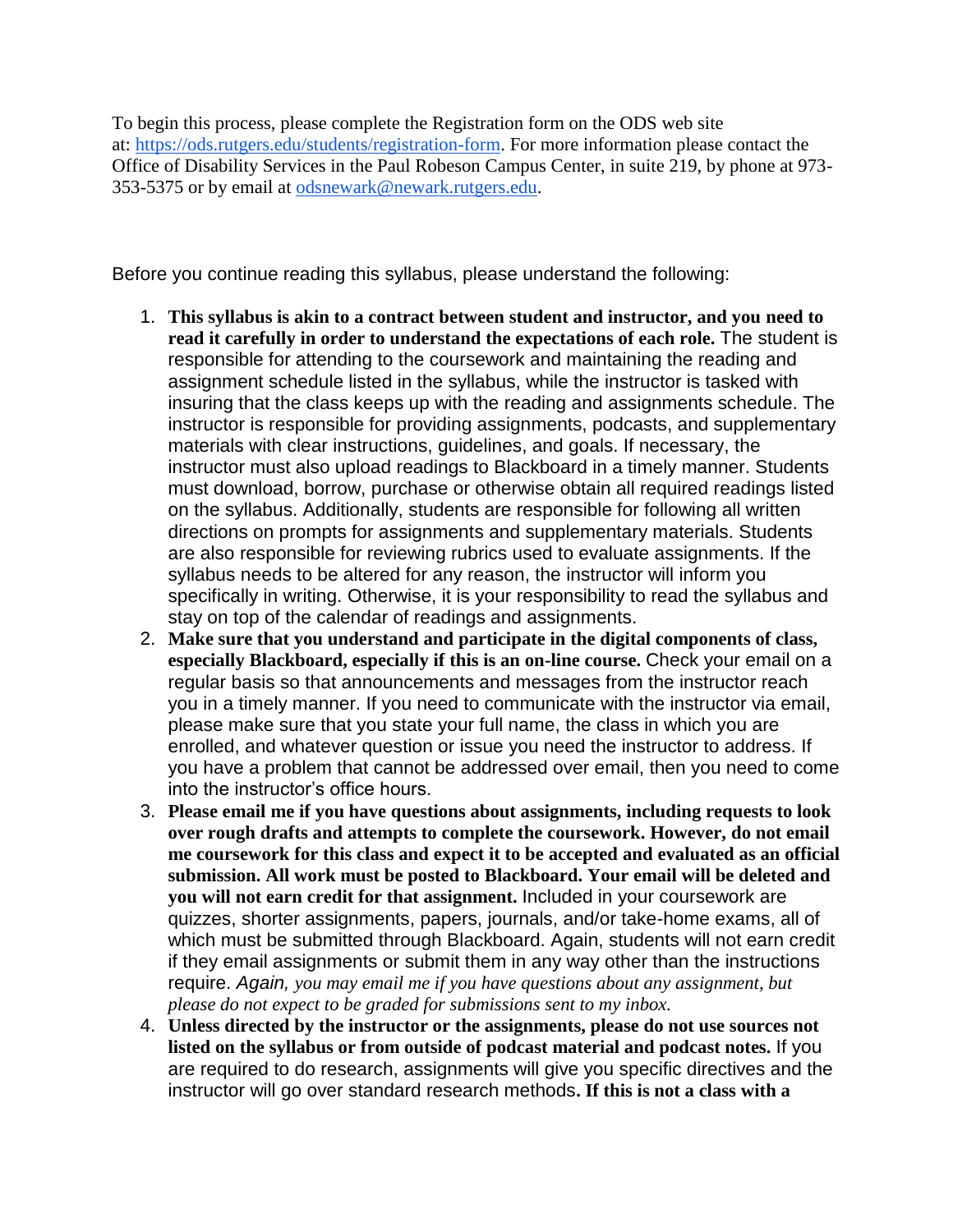**research paper or another assignment that asks you to look for outside sources, then please do not, under any circumstances, use sources from outside of the class.** The course materials were selected with great care, and the vast majority of undergraduate students (and even many graduate students) may not know how to select the best sources for papers, exams, and other assignments without extensive instruction. The purpose of the class is for you to critically read and respond to the readings, and if you are using outside sources you may be avoiding this foundational task. If this course has a research component, then only include sources from outside the class that are required by specific assignments. *The use of Wikipedia.com or any other on-line encyclopedia as well as Sparknotes, Shmoop, or any other study guide website as a source on an assignment will result in automatic failure of any assignment and a request to resubmit the work at a late penalty.* 

5. **Grades are generally assessed according to a rubric, and students who attend to the prompt and demonstrate the greatest knowledge and analysis of the details in the readings and podcasts will obviously do better.** Please make sure that you read all assignments carefully, since the rubric will be generated from the questions and expectations stated on all assignments. The instructor may not always have time to comment extensively on essay assignments, so students should avail themselves of the rubric in order to understand how they earn and lose credit on assignments. The instructor will always be available for consultation about any evaluation in class for any reason, and rubrics are generally viewable via Blackboard and/or Turnitin.

#### **Components of the Digital Classroom**

*E-management and organization*. Students must participate in all aspects of the course, including Blackboard assignments. Students must also regularly check their email to attend to any class- related business over the course of the session. The digital classroom requires continual electronic communication between instructor and student, and failure to communicate regularly via email will not count as an excuse for missed/late assignments or disorganization. *The instructor is not responsible for registering you for a username or gaining access to Blackboard, and students are responsible for any and all material and instructions posted on Blackboard.* 

Students must have a working Rutgers username and password, as well as the coordination of e- mail and Blackboard usage.

*Podcasts.* The instructor will use Blackboard to post podcasts and slides from podcasts, both of which are materials that students need to be familiar with in order to participate in classroom discussions and to complete quizzes, assignments, and examinations. The instructor will frequently send e-mail reminders and assign material on Blackboard. **Students are responsible for keeping up with and contributing to any on-line components of the class, and students should expect to listen to podcasts as they are posted each week.**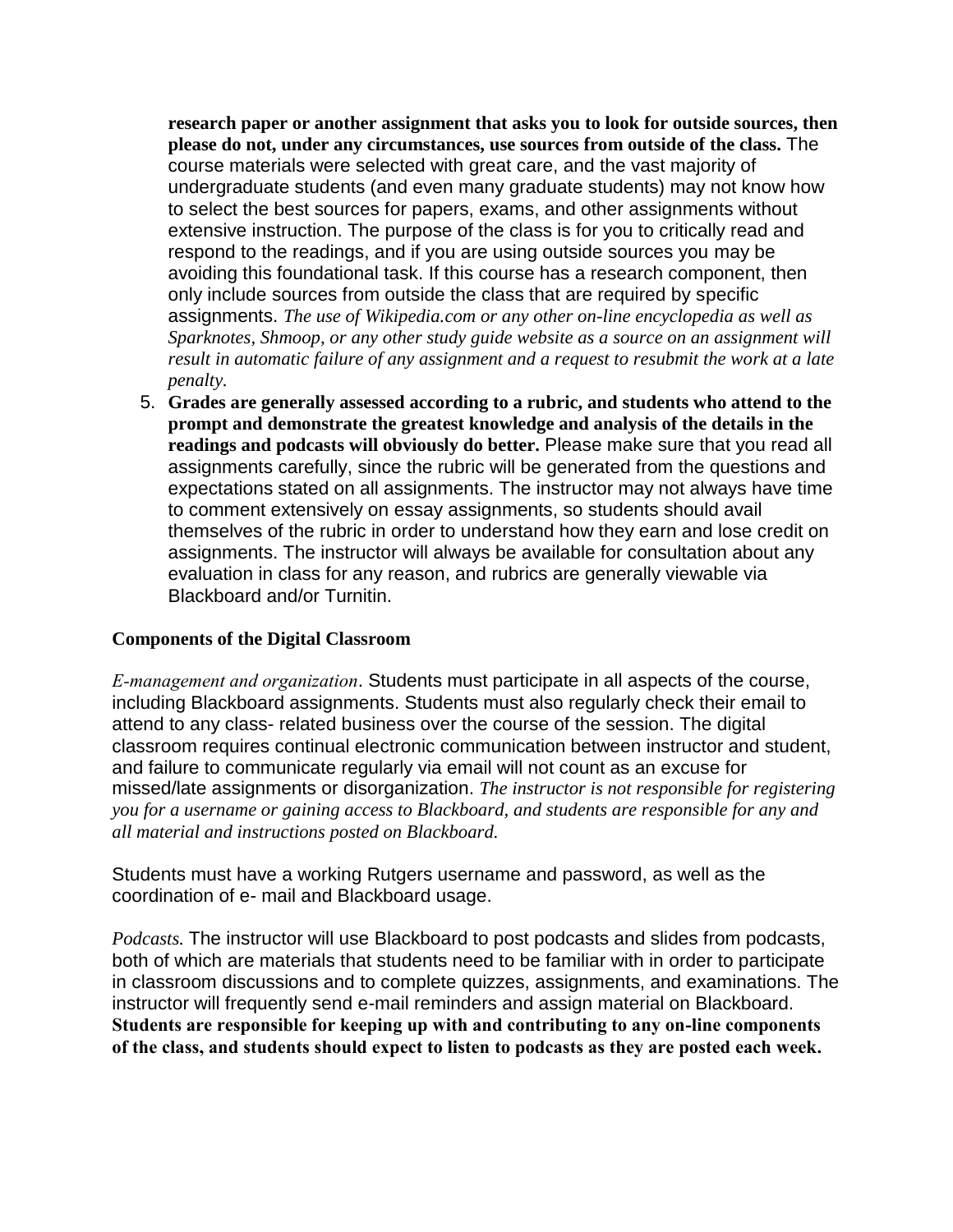*Student conduct in on-line forums.* Please be respectful of your peers, your instructor, the classroom community, and the university setting. Our classroom community will not tolerate ad hominem attacks on other students or the instructor, including attacks couched in racism, sexism, transphobia, homophobia, discrimination based on ability, and religious intolerance. Students who are severely disruptive may be asked to leave the forum; such students will be marked absent for the day and may lose credit in more substantive ways.

*Late policy*. All non-documented late work will immediately be assessed a 5% (five-point) penalty. After the first twenty-four hours, late submissions will be assessed a 10% (10 point penalty) for each rounded 24-hour period. Students who fail to submit their work after five days/120 hours will be assessed a 50-point penalty, but they may submit their work at any time before the conclusion of the semester for partial credit.

*Course readings.* Students must complete the readings before each class meeting, prepared to bring questions and comments for class. Students must purchase or otherwise obtain copies of the required texts. All other texts will be available on the course blackboard page. **Students are required to bring the readings to class in order to reference page numbers and other references to the readings in podcasts.** This is an intensive summer course of study, and students will read an average of 40-50 pages per class meeting. Although on a handful of days we will exceed that limit, many days will consist of only 20-25 pages of readings. Some students may find the amount of reading difficult, and such students should make plans to dedicate extra hours in order to successfully complete the course readings. Again, this is a summer course, and the amount of reading we will cover in six weeks is ordinarily covered in about three months during a regular semester, so please plan your time accordingly. **The University and the instructor suggest that students schedule or otherwise dedicate 5-10 class hours per week reading and studying for this course. The instructor expects students to complete all the assigned readings** *before* **the date they appear on the calendar, and students should expect the instructor to call on them and ask questions about the readings at any time. In addition to the readings listed on the course calendar, students are responsible for reading all supplemental materials, including the syllabus, the writing guide, and all prompts found on Blackboard.** 

*On-line Forums (30%)* This on-line course will require students to participate in a virtual classroom setting via the course Blackboard page, which will occur no fewer than once and no more than twice in a week. Students will submit comments, questions, and critiques about the readings in the discussion forum. The instructor will write a prompt or set of leading questions and students will be assessed based on their responses. Students are also encouraged to use the discussion forum to raise questions and issues with the readings. On several days in the session, students will download a series of podcasts and slides to contextualize and explain the readings.

*Short written assignments (25%).* Students will complete about an assignment per week for this course in order to develop writing skills that focus on "close reading" or analysis of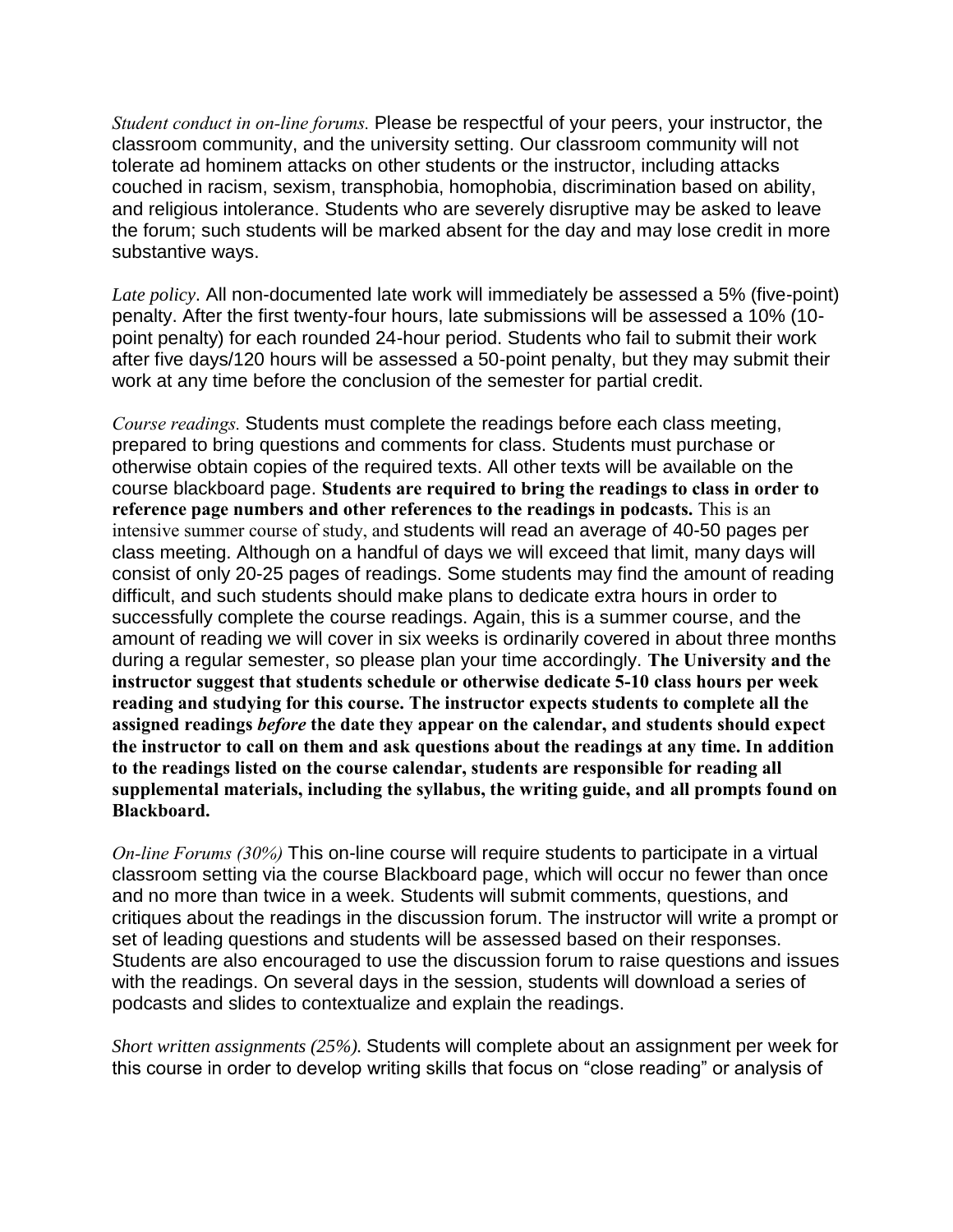one or two texts, synthesis of multiple texts and ideas, and evaluations of how authors use primary sources and secondary arguments to develop their ideas.

*Mid-term Examination (15%).* Students will complete a mid-term examination conducted on-line and due by no later than 11:59 p.m. on June 17.

*Final Examination (30%).* Students will complete a comprehensive final examination conducted on-line and due by no later than 11:59 p.m. on July 3.

## **Statement on Plagiarism and Academic Dishonesty**

Any student who commits plagiarism or academic dishonesty will be asked to withdraw from the course. Violations will be reported to the appropriate university authorities and may result in further disciplinary action. Academic dishonesty includes unauthorized collaboration on homework assignments and, of course, cheating on in-class assignments.

All work submitted for grading must include the University's honor pledge and the student's signature. *"On my honor, I have neither given nor received unauthorized assistance on this assignment." From the University's Policy on Academic Integrity for Undergraduate and Graduate Students*

"Plagiarism is the representation of the words or ideas of another as one's own in any academic exercise. To avoid plagiarism, every direct quotation must be identified by quotation marks or by appropriate indentation and must be properly cited in the text or in a footnote. Acknowledgment is required when material from another source stored in print, electronic or other medium is paraphrased or summarized in whole or in part in one's own words. To acknowledge a paraphrase properly, one might state: "to paraphrase Plato's comment..." and conclude with a footnote identifying the exact reference. A footnote acknowledging only a directly quoted statement does not suffice to notify the reader of any preceding or succeeding paraphrased material. Information which is common knowledge such as names of leaders of prominent nations, basic scientific laws, etc. need not be footnoted; however, all facts or information obtained in reading or research that are not common knowledge among students in the course must be acknowledged.

In addition to materials specifically cited in the text, only materials that contribute to one's general understanding of the subject may be acknowledged in the bibliography. Plagiarism can, in some cases, be a subtle issue. Any questions about what constitutes plagiarism should be discussed with the faculty member."

### **Calendar of readings**

### **Week 1: Postwar America: Economic Prosperity and Social Conflict in an Age of Foreign and Domestic Anxiety**

| May 28 | $\dagger$ 1) Baldwin, "The Harlem Ghetto;" $\dagger$ 2) Mailer, "The Paper House;" $\dagger$ 3) |
|--------|-------------------------------------------------------------------------------------------------|
|        | Shirley Jackson, "The Lottery;" † 4) Mario Suarez, "El Hoyo"                                    |
| May 29 | Zaretsky, Chapter 1: 2-49                                                                       |
| May 30 | Zaretsky, Chapter 2: 50-85                                                                      |
| May 31 | Zaretsky, Chapter 3: 86-125                                                                     |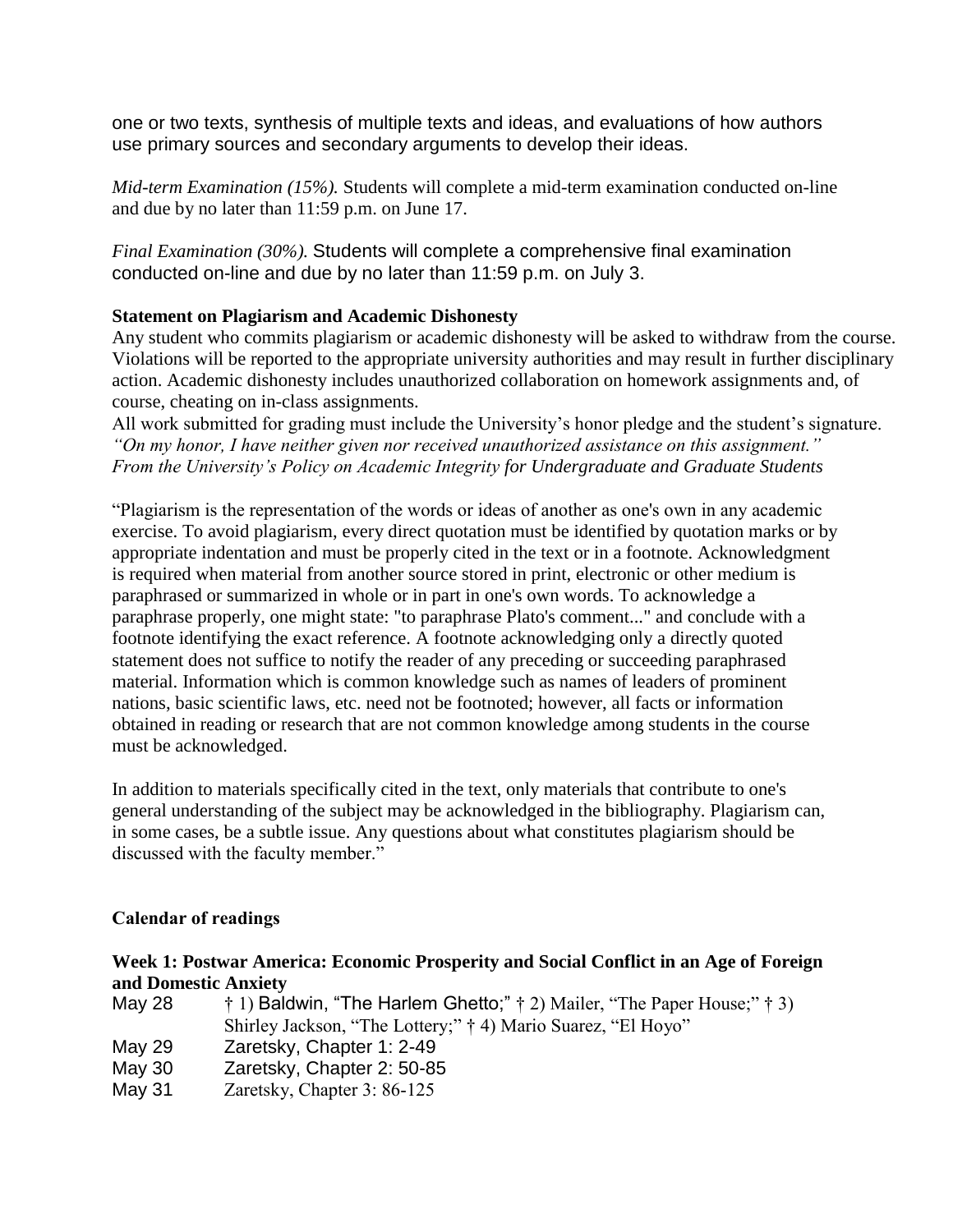#### **Week 2: Race and Civil Rights: Fighting White Supremacy**

- June 3 Zaretsky, Chapter 4: 127-162 Film (view via Kanopy): Eyes on the Prize: Awakenings (dir. Judith Vechhione)
- June 4 Baldwin, *The Fire Next Time* (all)
- June 5 Baldwin, *The Fire Next Time* (all)
- June 6 Zaretsky, Chapter 5: 163-206 Film (view via Kanopy): Eyes on the Prize: Mississippi: Is this America? (dir. Orlando Bagwell) June 7 † 1) Ysidro Ramón Macias, "The Evolution of the Mind;" 2) Cherrie Moraga, "La
	- Güera," 3) Luis Valdez, "Las Dos Caras del Patroncito"

### **Week 2: Civil Rights and Citizenship: Race, Gender, Sexuality and Identity in post-Civil Rights America**

- June 10 † Gabriel Chin, "Were the Immigration and Nationality Acts of 1965 Antiracist?"
- June 11 † William Wei, *The Asian American Movement* (excerpt)
- June 12 † 1) Documents from the Young Lords Party; 2) † Vine Deloria, Jr., "The Red and the Black"
- June 13 1) Zaretsky, Chapter 7: 247-288; † 2) Merle Woo, "Letter to Ma;" 3) Martha Shelley, "Gay is Good;" 4) Marsha P. Johnson, "Rapping with a Street Transvestite Action Revolutionary"
- June 14 Olson and Roberts, Introduction and Chapters 1-2: 1-43

## **Week 4: Vietnam: The Politics of War, Shame, and Reaction in the 1970s**

#### June 17 **Mid-term Examination**

Film (view via Kanopy): American Experience: The My Lai Massacre (dir. Barak Goodman)

- June 18 Olson and Roberts, Chapters 3-6: 56-145
- June 19 Olson and Roberts, Chapters 7-8: 146-199
- June 20 Zaretsky, Chapter 9: 325-367
	- Film (view via Kanopy): "Born in Flames" (dir. Lizzie Borden)
- June 21 † 1) James Morton Turner, "'The Specter of Environmentalism': Wilderness, Environmental Politics, and the Evolution of the New Right," *JAH* 96:1 (2009): 123-147; † 2) Trudie Olson, "The Sagebrush Rebellion," *Rangelands* 2:5 (1980): 195-199; † 3) Matthew Lassiter, "Inventing Family Values"

### **Week 5: The Conservative Counter-Revolution and the Politics of Death and Survival**

- June 24 † 1) Zaretsky, Chapter 10: 368-395; 2) Brier, Prologue: 1-10
- June 25 Brier, Chapter 1: 11-44
- June 26 Brier, Chapters 2: 45-78
	- Film (view via Kanopy): "We Were Here" (dir. David Weissman)
- June 27 Brier, Chapters 3-4: 78-155
- June 28 Brier, Chapter 5 and Epilogue: 156-201 Film (view via Kanopy): "How to Survive a Plague (dir. David France)